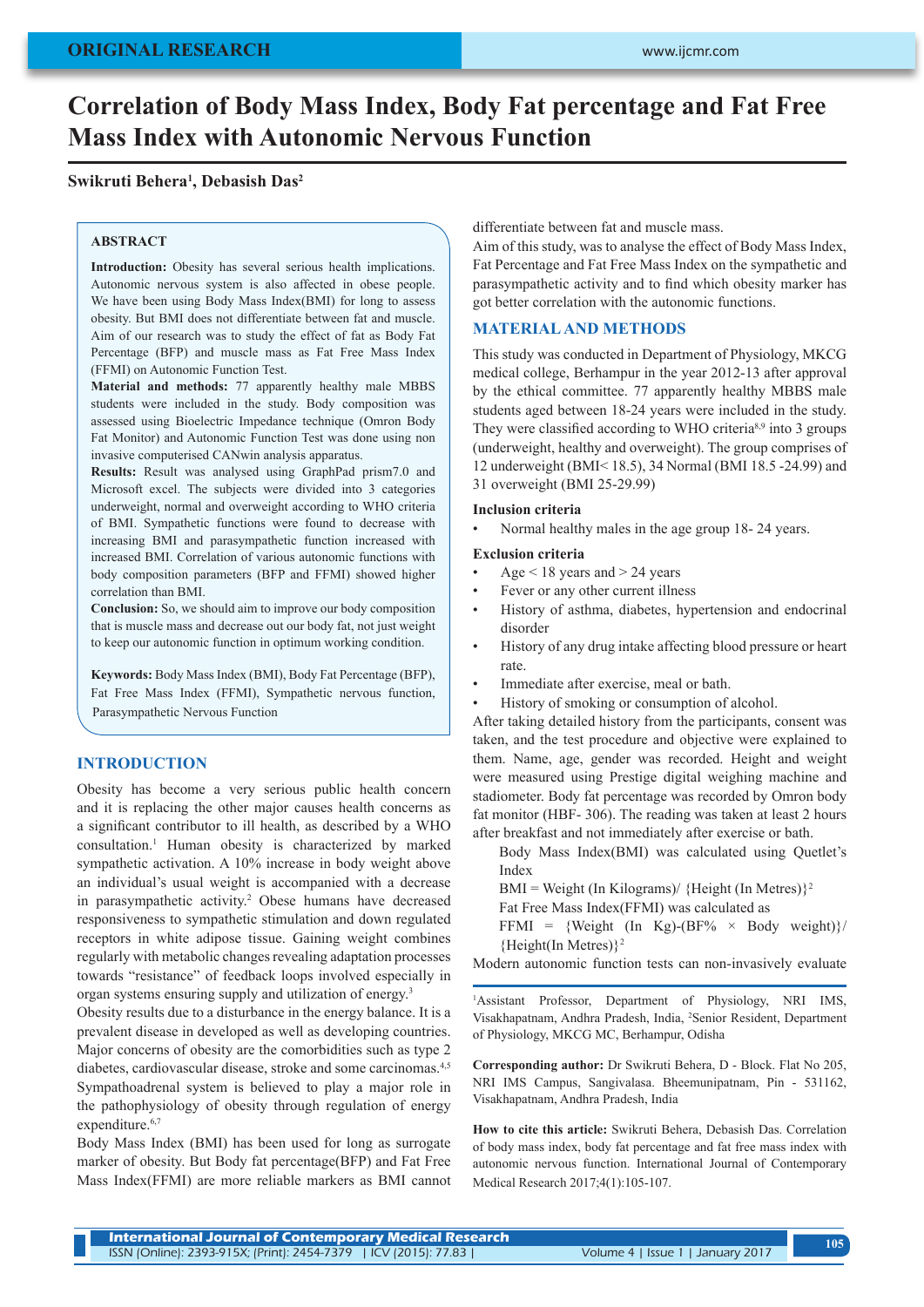the severity and distribution of autonomic failure. Hence, noninvasive Autonomic Function Tests were performed using CANWin computerised autonomic nervous system Analysis system by 'Genesis Medical systems Pvt Ltd.' (CAN Analysis). At least 10 minutes of rest was given after each test. Following tests were performed -

#### **Parasympathetic function**

- Resting heart rate
- Deep breathing Avg deep breathing diff(DBD), Coeff of variation, Resp sinus Arrythmia Index (RSA index), Exp Insp Ratio(E:I)
- Response to standing Avg R-R Time Interval, Coeff of Variation, 30: 15 Ratio
- Valsalva maneuver Avg R-R Time Interval, Coeff of Variation, Valsalva Ratio

#### **Sympathetic function**

- Postural hypotension (Fall in systolic BP)
- Sustained handgrip (Increase in diastolic BP)

### **STATISTICAL ANALYSIS**

Microsoft office 2007 was used for the statistical analysis. Descriptive statistics like mean and percentages were used for the data interpretation.

## **RESULTS**

|                                    | Underweight        | <b>Normal BMI</b>  | Overweight         |  |  |  |  |  |  |  |
|------------------------------------|--------------------|--------------------|--------------------|--|--|--|--|--|--|--|
|                                    | (BMI < 18.5)       | (BMI 19-24.99)     | (BMI 25-29.9)      |  |  |  |  |  |  |  |
| <b>Numbers</b>                     | 12                 | 34                 | 31                 |  |  |  |  |  |  |  |
| Age                                | $19\pm 0$          | 19.2636±0.9920     | 18.925±0.997       |  |  |  |  |  |  |  |
| Height                             | $1.7475 \pm 0.024$ | $1.696 \pm 0.05$   | $1.693 \pm 0.063$  |  |  |  |  |  |  |  |
| Weight                             | 51.25 ± 1.936      | $57+4.847$         | 80.259±10.414      |  |  |  |  |  |  |  |
| <b>BMI</b>                         | $16.545\pm0.625$   | $19.873 \pm 2.06$  | 27.866±2.044       |  |  |  |  |  |  |  |
| <b>BFP</b>                         | $13.424\pm0.75$    | 17.478±2.522       | $26.993 \pm 2.419$ |  |  |  |  |  |  |  |
| <b>FFM</b>                         | 44.352±1.273       | $46.933 \pm 2.958$ | 58.376 ± 5.876     |  |  |  |  |  |  |  |
| <b>FFMI</b>                        | 14.318±0.411       | $16.345 \pm 1.22$  | 20.293±0.806       |  |  |  |  |  |  |  |
| Table-1: Anthropometric parameters |                    |                    |                    |  |  |  |  |  |  |  |

overweight.

Resting heart rate was highest in overweight and lowest in underweight. Deep Breathing Difference (DBD), Respiratory Sinus Arrhythmia Index (RSA Index) and E:I Index was lowest for overweight and is highest for underweight. R-R interval, 30- 15 Ratio and Valsalva ratio increased with increasing weight (figure-1).

The fall in systolic BP decreased with increase in weight. Increase in Diastolic BP (after sustained handgrip) went on increasing with increased weight (figure-2).

Resting Heart Rate, DBD, RSA Index and R-R Interval has highest negative 'pearson r' value for body fat percentage (BFP) and lowest negative value for FFMI. 30:15 ratio and Valsalva ratio lowest correlation with BFP and highest with FFMI. Sympathetic functions; fall in SBP after standing, had highest negative correlation with FFMI and lowest with BFP. Rise in DBP after sustained handgrip shows highest 'pearson r' value for FFMI and lowest for BFP (table-2).





Fall in SBP Rise DBP

| All the results were analysed using Graph Pad prism 7.0. The<br>mean and Standard Deviation were calculated in Table 1.<br>Figures 1 and 2 were drawn using Microsoft excel to show<br>the sympathetic and parasympathetic outcomes. Correlation |                                                       |                                                                                 |           |                     |                 | 105<br>6296<br><b>496</b> | $\overline{5}$            | 5325<br>14556<br>೦೦೦ | $\frac{8}{3}$<br>4409<br>$-1$ |             |             |            |
|--------------------------------------------------------------------------------------------------------------------------------------------------------------------------------------------------------------------------------------------------|-------------------------------------------------------|---------------------------------------------------------------------------------|-----------|---------------------|-----------------|---------------------------|---------------------------|----------------------|-------------------------------|-------------|-------------|------------|
| was done and Pearson r value was calculated in Table 2 and                                                                                                                                                                                       |                                                       |                                                                                 |           |                     |                 | <b>RHR</b>                | <b>DBD</b>                | <b>RSA</b>           | E: I                          | $R-R$       | $30 - 15$   | Valsalvar  |
| the results are analysed $(p<0.05)$ . Table-1 illustrates the various                                                                                                                                                                            |                                                       |                                                                                 |           |                     |                 |                           |                           | Index                | Index                         | <b>INTV</b> | Ratio       |            |
|                                                                                                                                                                                                                                                  | antrhopometric parametres for underweight, normal and |                                                                                 |           |                     |                 |                           | Figure-1: Parasympathetic |                      |                               |             |             |            |
|                                                                                                                                                                                                                                                  |                                                       |                                                                                 |           |                     |                 |                           |                           |                      |                               |             |             |            |
|                                                                                                                                                                                                                                                  | Underweight                                           | <b>Normal BMI</b>                                                               |           | Overweight          |                 | 20                        |                           |                      |                               |             |             |            |
|                                                                                                                                                                                                                                                  | (BMI < 18.5)                                          | (BMI 19-24.99)                                                                  |           |                     | $(BMI 25-29.9)$ | 15                        |                           |                      |                               |             |             |            |
| <b>Numbers</b>                                                                                                                                                                                                                                   | 12                                                    | 34                                                                              |           | 31                  |                 |                           |                           |                      |                               |             |             |            |
| Age                                                                                                                                                                                                                                              | $19\pm0$                                              | 19.2636±0.9920                                                                  |           | 18.925±0.997        |                 | 10                        |                           |                      |                               |             |             |            |
| Height                                                                                                                                                                                                                                           | $1.7475 \pm 0.024$                                    | $1.696 \pm 0.05$                                                                |           | $1.693 \pm 0.063$   |                 |                           |                           |                      |                               |             |             |            |
| Weight                                                                                                                                                                                                                                           | 51.25±1.936                                           | 57±4.847                                                                        |           | 80.259±10.414       |                 | 5                         |                           |                      |                               |             |             |            |
| <b>BMI</b>                                                                                                                                                                                                                                       | $16.545\pm0.625$                                      | $19.873 \pm 2.06$                                                               |           |                     | 27.866±2.044    | $\overline{0}$            |                           |                      |                               |             |             |            |
| <b>BFP</b>                                                                                                                                                                                                                                       | 13.424±0.75                                           | 17.478±2.522                                                                    |           |                     | 26.993±2.419    |                           | Underweight               |                      | Normal                        |             |             | Overweight |
| <b>FFM</b>                                                                                                                                                                                                                                       | 44.352±1.273                                          | 46.933±2.958                                                                    |           | 58.376 ± 5.876      |                 | $-5$                      |                           |                      |                               |             |             |            |
| <b>FFMI</b>                                                                                                                                                                                                                                      | 14.318±0.411                                          | $16.345 \pm 1.22$                                                               |           | 20.293±0.806        |                 |                           |                           | Fall in SBP Rise DBP |                               |             |             |            |
|                                                                                                                                                                                                                                                  | Table-1: Anthropometric parameters                    |                                                                                 |           |                     |                 |                           | Figure-2: Sympathetic     |                      |                               |             |             |            |
|                                                                                                                                                                                                                                                  |                                                       |                                                                                 |           |                     |                 |                           |                           |                      |                               |             |             |            |
|                                                                                                                                                                                                                                                  |                                                       |                                                                                 |           | <b>BMI</b>          | p value         |                           | <b>BFP</b>                | P value              |                               | <b>FFMI</b> |             | P value    |
| Parasympathetic                                                                                                                                                                                                                                  |                                                       |                                                                                 |           |                     |                 |                           |                           |                      |                               |             |             |            |
| <b>Resting Heart Rate</b>                                                                                                                                                                                                                        |                                                       |                                                                                 | 0.3483    |                     | $0.0002*$       |                           | $-0.6015$                 | $< 0.0001*$          |                               | 0.6984      | $< 0.0001*$ |            |
| DBD                                                                                                                                                                                                                                              |                                                       | $-0.1542$                                                                       |           | Ns                  |                 | $-0.1784$                 | Ns                        |                      | $-0.1763$                     | Ns          |             |            |
| <b>RSA</b> Index                                                                                                                                                                                                                                 |                                                       |                                                                                 | $-0.1873$ | Ns                  |                 | $-0.2106$                 | Ns                        |                      | $-0.2004$                     | Ns          |             |            |
| E:I Ratio                                                                                                                                                                                                                                        |                                                       |                                                                                 | $-0.1861$ | Ns                  |                 | $-0.1995$                 | Ns                        |                      | $-0.1858$                     | Ns          |             |            |
| R-R interval                                                                                                                                                                                                                                     |                                                       |                                                                                 | 0.0601    | Ns                  |                 | 0.0600                    | Ns                        |                      | 0.1497                        | Ns          |             |            |
| 30:15 ratio                                                                                                                                                                                                                                      |                                                       |                                                                                 | 0.3789    | $0.0086*$           |                 | 0.3669                    | $0.0112*$                 |                      | 0.4083                        | $0.0044*$   |             |            |
| Valsalva Ratio                                                                                                                                                                                                                                   |                                                       |                                                                                 | 0.00572   | Ns                  |                 | $-0.0015$                 | Ns                        |                      | 0.01086                       |             | Ns          |            |
| Sympathetic                                                                                                                                                                                                                                      |                                                       |                                                                                 |           |                     |                 |                           |                           |                      |                               |             |             |            |
| Fall in SBP after standing                                                                                                                                                                                                                       |                                                       |                                                                                 |           | $-0.2316$           | Ns              |                           | $-0.2314$                 | Ns                   |                               | $-0.2491$   |             | Ns         |
| Rise in DBP (after sustained handgrip)                                                                                                                                                                                                           |                                                       |                                                                                 |           | 0.3232<br>$0.0267*$ |                 |                           | 0.3142                    | $0.0315*$            |                               | 0.329       | $0.0239*$   |            |
| (*significant, $p<0.05$ )                                                                                                                                                                                                                        |                                                       |                                                                                 |           |                     |                 |                           |                           |                      |                               |             |             |            |
|                                                                                                                                                                                                                                                  |                                                       | Table-2: Correlation of BMI, BFP and FFMI with various Autonomic Function Test. |           |                     |                 |                           |                           |                      |                               |             |             |            |

**International Journal of Contemporary Medical Research**  Volume 4 | Issue 1 | January 2017 | ICV (2015): 77.83 | ISSN (Online): 2393-915X; (Print): 2454-7379 **<sup>106</sup>**